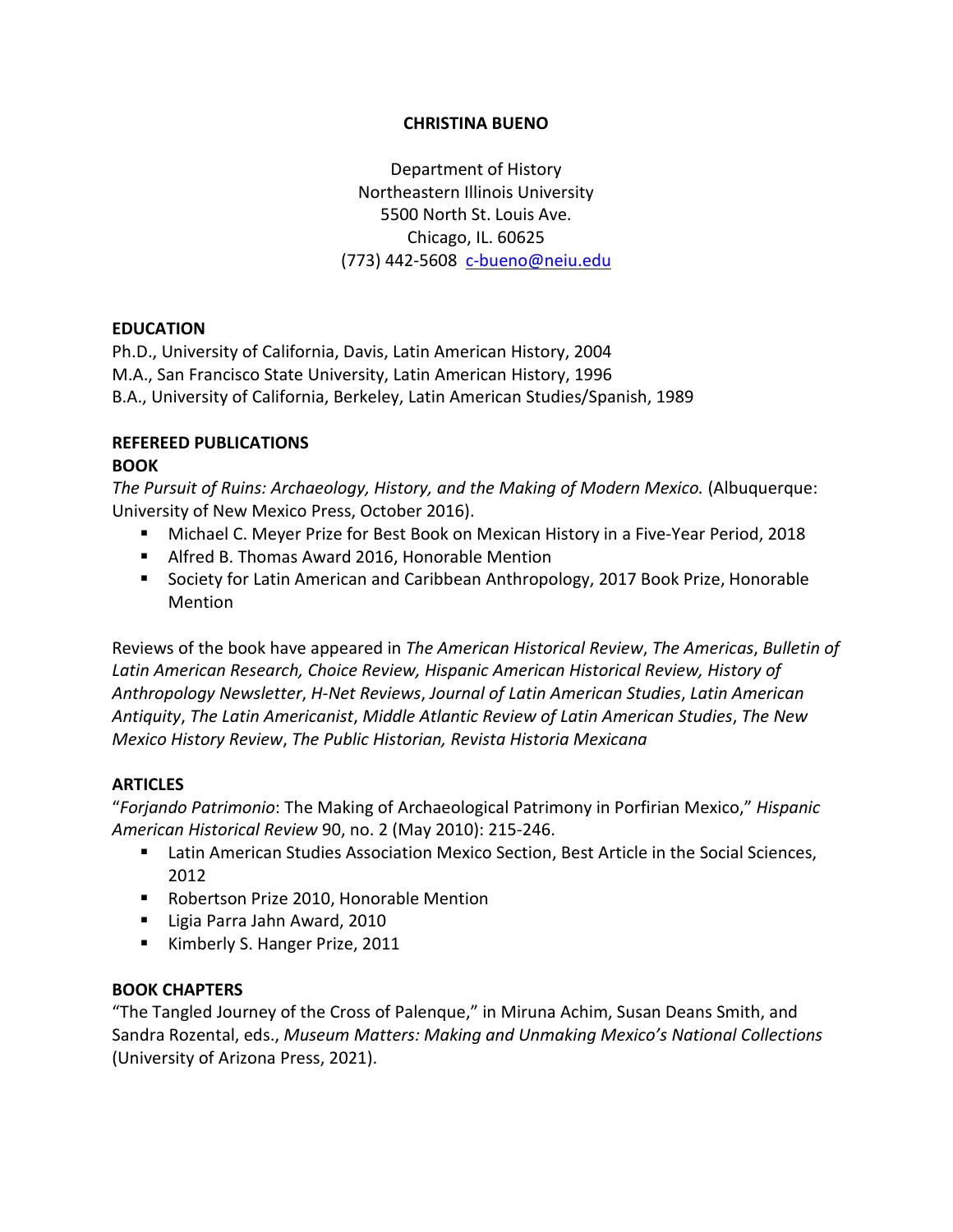""Born of the Conquest": Porfirian Depictions of the Spanish Conquest" in Pablo García Loaeza and Peter B. Villella, eds., *Reinventions of the Conquest of Mexico* (University of Oklahoma Press, *forthcoming*).

"The Excavation and Exhibition of Pre-Columbian Artifacts during the Porfiriato," in William Beezley, ed. *The Oxford Encyclopedia of Mexican History and Culture*, (New York: Oxford University Press, 2019).

"La Biblioteca Nacional de Antropología e Historia de México: Un legado del nacionalismo Porfiriano," in Carlos Aguirre and Ricardo Salvatore, eds., *Bibliotecas y cultura letrada en América Latina. Siglos XIX y XX* (Lima, Peru: Fondo Editorial de la Pontificia Universidad Católica del Peru, 2018), 205-223.

"Quetzalcoatl," in Eric Zolov, ed., *Icons of Mexico* (Santa Barbara, CA.: ABC-CLIO, 2015).

"Teotihuacan: Showcase for the Centennial," in Dina Berger and Andrew Wood, eds., *Holiday in Mexico: Critical Reflections on Tourism and Tourist Encounters* (Durham, NC: Duke University Press, 2010), 54-76.

# **BOOK REVIEWS and REVIEW ESSAYS**

*Health and Healing in the Early Modern Iberian World: A Gendered Perspective,* by Margaret E. Boyle and Sarah E. Owens (Toronto: University of Toronto Press, 2021). *Hispanic American Historical Review*, *forthcoming.*

"The Allure of Antiquity: Archaeology and Museums in the Americas," *Latin American Research Review*, 56:1 (March 2021): 242-250*.* A review of the following eight works:

- *Creating Pátzcuaro, Creating Mexico*, by Jennifer Jolly. (Austin: University of Texas Press, 2018).
- *Making Machu Picchu: The Politics of Tourism in Twentieth-Century Peru*, by Mark Rice. (Chapel Hill: University of North Carolina Press, 2018).
- *Framing a Lost City: Science, Photography, and the Making of Machu Picchu,* by Amy Cox Hall. (University of Texas Press, 2017).
- *From Idols to Antiquity: Forging the National Museum of Mexico,* by Miruna Achim. (Lincoln: University of Nebraska Press, 2017).
- *Maya Cultural Heritage: How Archaeologists and Indigenous Communities Engage the Past,* by Patricia A. McAnany. (Lanham, Boulder, New York and London: Rowman and Littlefield, 2016).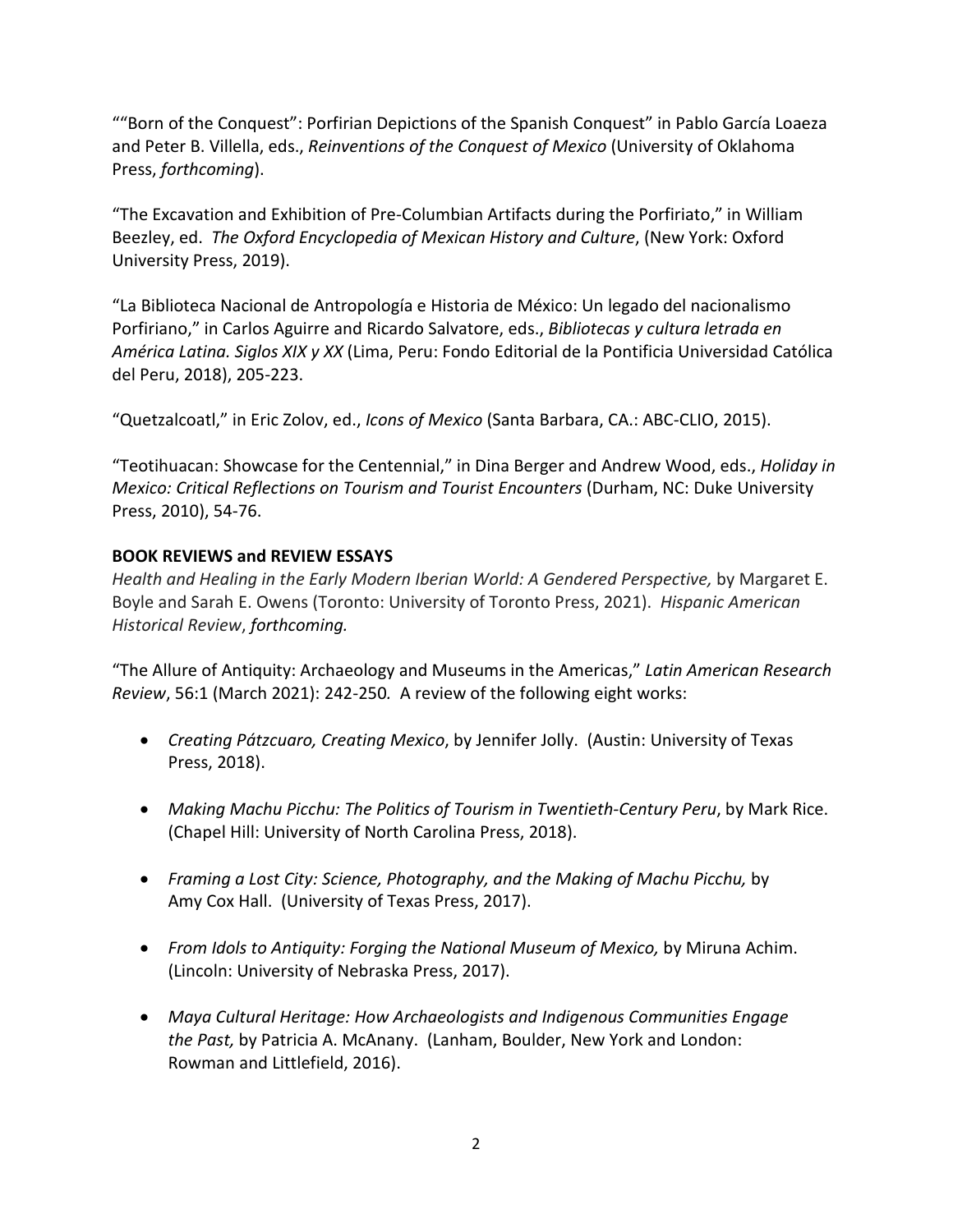- *Our Indigenous Ancestors: A Cultural History of Museums, Science, and Identity in Argentina, 1877-1943,* by Carolyne R. Larson. (University Park: The Pennsylvania State University Press, 2015).
- *Nature and Antiquities: The Making of Archaeology in the Americas*, edited by Philip L. Kohl, Irina Podgorny, and Stefanie Gänger. (Tucson: The University of Arizona Press, 2014).
- *Knowing the Day, Knowing the World: Engaging Amerindian Thought in Public Archaeology,* by Lesley Green and David R. Green. (Tucson: The University of Arizona Press, 2013).

*The Market for Mesoamerica: Reflections on the Sale of Pre-Columbian Antiquities,* by Cara G. Tremain and Donna Yates (Gainesville: University Press of Florida, 2019). *Hispanic American Historical Review*, 100:4 (November 2020): 760-761.

*Ornamental Nationalism: Archaeology and Antiquities in Mexico, 1876-1911,* by Seonaid Valiant (Leiden, Holland: Brill, Studies in Intellectual History series, 2018). *American Historical Review,*  February 2020*.*

*San Miguel de Allende: Mexicans, Foreigners, and the Making of a World Heritage Site*, by Lisa Pinley Covert (Lincoln: University of Nebraska Press, 2017). *Journal of Latin American Studies*, 51: 2 (May 2019): 482-483.

*A City on a Lake: Urban Political Ecology and the Growth of Mexico City,* by Matthew Vitz (Duke University Press, 2018). *History Reviews of New Books*, 47:2 (March 2019): 32-32.

*Funerals, Festivals, and Cultural Politics in Porfirian Mexico*, by Matthew D. Esposito (Albuquerque: University of New Mexico Press, 2010). *Hispanic American Historical Review*, 93:2 (February 2013): 138-139.

*Yucatán Through Her Eyes: Alice Dixon Le Plongeon, Writer and Expeditionary Photographer*, by Lawrence Gustave Desmond with foreword by Claire L. Lyons (Albuquerque: University of New Mexico Press, 2009). *The Americas: A Quarterly Review of Inter-American Cultural History*, 66:2 (October 2009): 290-291.

*Ciudadanía y derechos indígenas en América Latina: Poblaciones, estados y orden internacional*, edited by Laura Giraudo (Madrid: Centro de Estudios Políticos y Constitucionales, 2007). *Hispanic American Historical Review*, 89:2 (May 2009): 368-369.

# **REFERENCE WORKS**

"Indigenismo," in *Wiley-Blackwell Encyclopedia of Race, Ethnicity and Nationalism*, ed. John Stone (Wiley-Blackwell, 2014).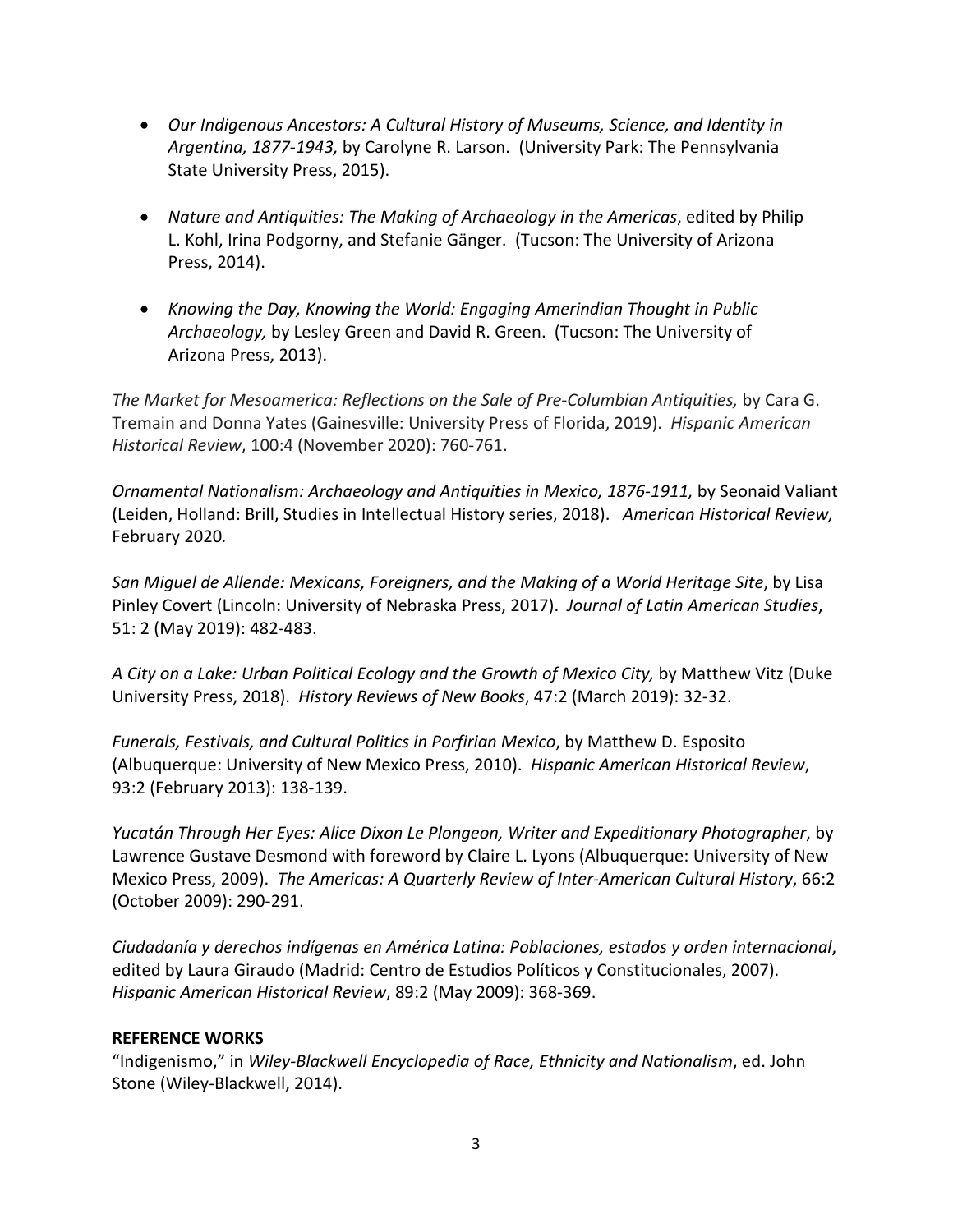"Anaconda Mining Company," in *Encyclopedia of U.S. Military Interventions in Latin America,* ed. Alan Mc Pherson (Santa Barbara, CA: ABC-CLIO Books, 2013).

"Henry Lane Wilson," in *Encyclopedia of U.S. Military Interventions in Latin America,* ed. Alan Mc Pherson (Santa Barbara, CA: ABC-CLIO Books, 2013).

"Lacandones," in *Native Peoples of the World: An Encyclopedia*, ed. Steven L. Danver (Mesa Verde Publishing/M.E. Sharpe Editorial, 2012).

"Benito Juárez," in *Native Peoples of the World: An Encyclopedia*, ed. Steven L. Danver (Mesa Verde Publishing/M.E. Sharpe Editorial, 2012).

"Rubén Darío," in *Encyclopedia of US-Latin American Relations*, ed. Thomas M. Leonard (Washington D.C.: CQ Press, 2012).

# **ELECTRONIC PUBLICATIONS**

"The Excavation and Exhibition of Pre-Columbian Artifacts during the Porfiriato," in William Beezley, ed. *Oxford Research Encyclopedia of Latin American History*, (New York: Oxford University Press, 2018).

"El lugar de la antiguedad prehispánica en el centenario" 13mexeuacan.colmex.mx/Ponencias%20PDF/Christina%20Bueno.pdf

# **NATIONAL GRANTS AND FELLOWSHIPS**

National Endowment for the Humanities, Faculty Fellowship, 2019 (Calendar Year)

National Endowment for the Humanities, Summer Stipend, 2017

National Endowment for the Humanities, Faculty Fellowship, 2011 (Calendar Year)

American Council for Learned Societies (ACLS) Fellowship, 2008

Ford Foundation Pre-dissertation Fellowship, 2001

Ford Foundation Pre-dissertation Fellowship, 2000

Ford Foundation Pre-dissertation Fellowship, 1999

Fulbright Research Fellowship, 1999 (offered but I declined)

# **INTERNAL GRANTS AND FELLOWSHIPS**

Faculty Research Grant, NEIU, Summer 2016

Committee for Organized Research Award, NEIU, 2009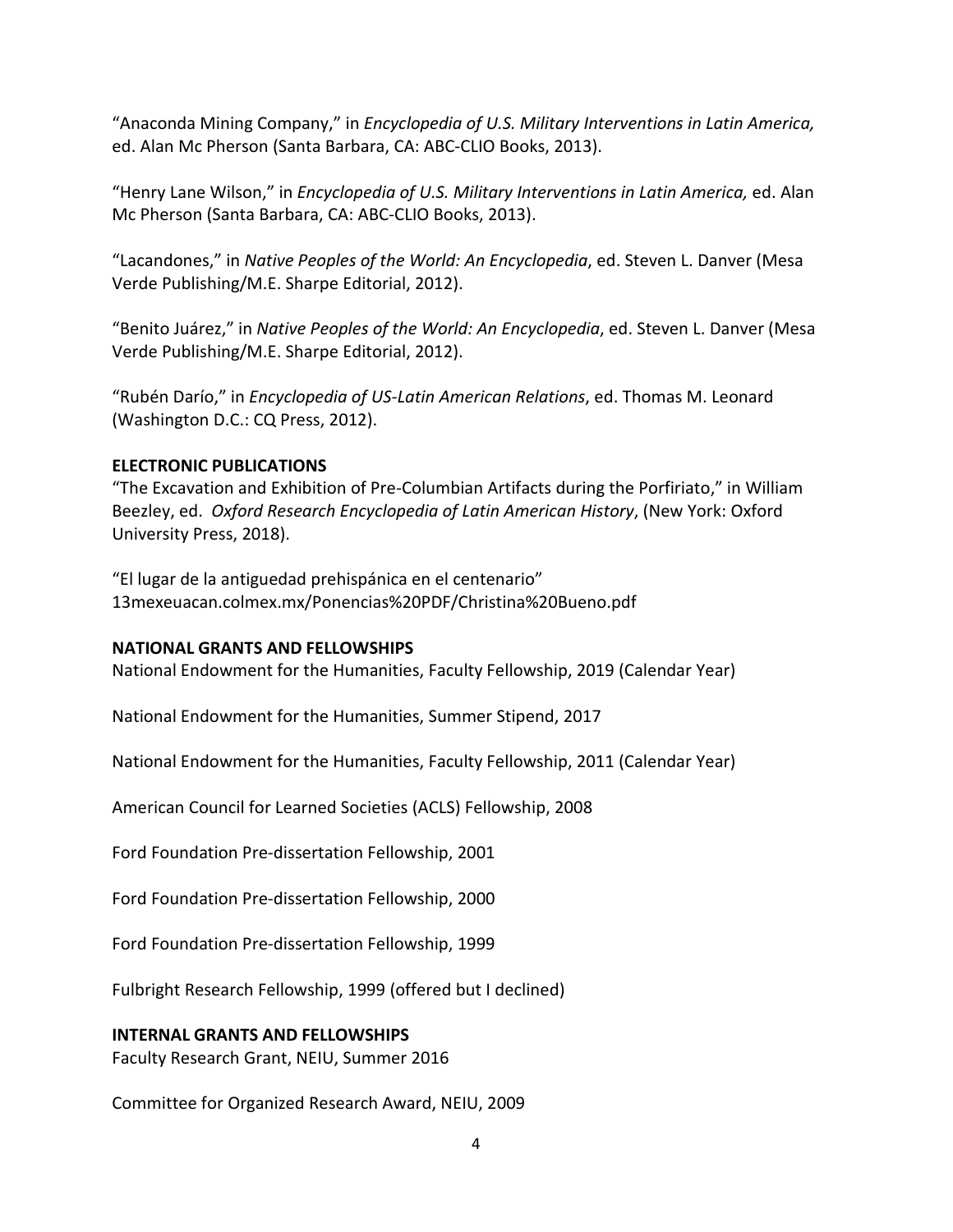Committee for Organized Research Award, NEIU, 2006

UC Davis and Humanities Research Award, 2000

UC Davis and Humanities Research Award, 1999

Eugene Cota-Robles Fellowship, UC Davis, 1997

Eugene Cota-Robles Fellowship, UC Davis, 1996

Graduate Equity Fellowship, San Francisco State, 1994

#### **HONORS AND AWARDS**

Faculty Excellence Award for Research and Creative Activities, Northeastern Illinois University, 2018-2019

Faculty Excellence Award for Research and Creative Activities, Northeastern Illinois University, 2016-2017

Michael C. Meyer Prize, Best Book on Mexican History in a Five-Year Period, 2018, Rocky Mountain Council for Latin American Studies (for *The Pursuit of Ruins: Archaeology, History, and the Making of Modern Mexico*).

Alfred B. Thomas Award, Honorable Mention 2016, Best Book in Latin American Studies, Southeastern Council of Latin American Studies (for *The Pursuit of Ruins: Archaeology, History, and the Making of Modern Mexico*).

Society for Latin American and Caribbean Anthropology, American Anthropological Association, 2017 Book Prize, Honorable Mention (for *The Pursuit of Ruins: Archaeology, History, and the Making of Modern Mexico*).

Latin American Studies Association Mexico Section Best Article in the Social Sciences 2012 (for *Forjando Patrimonio*: The Making of Archaeological Patrimony in Porfirian Mexico," *HAHR*, 90, no. 2 (May 2010): 215-246).

Robertson Prize, Honorable Mention, 2010 for the best article in the *Hispanic American Historical Review* awarded by the Conference on Latin American History (for "*Forjando Patrimonio*: The Making of Archaeological Patrimony in Porfirian Mexico," *HAHR*, 90, no. 2 (May 2010): 215-246).

Ligia Parra Jahn Award 2010 for the best publication (book or article) written by a woman, awarded by the Rocky Mountain Council for Latin American Studies (for "*Forjando Patrimonio*: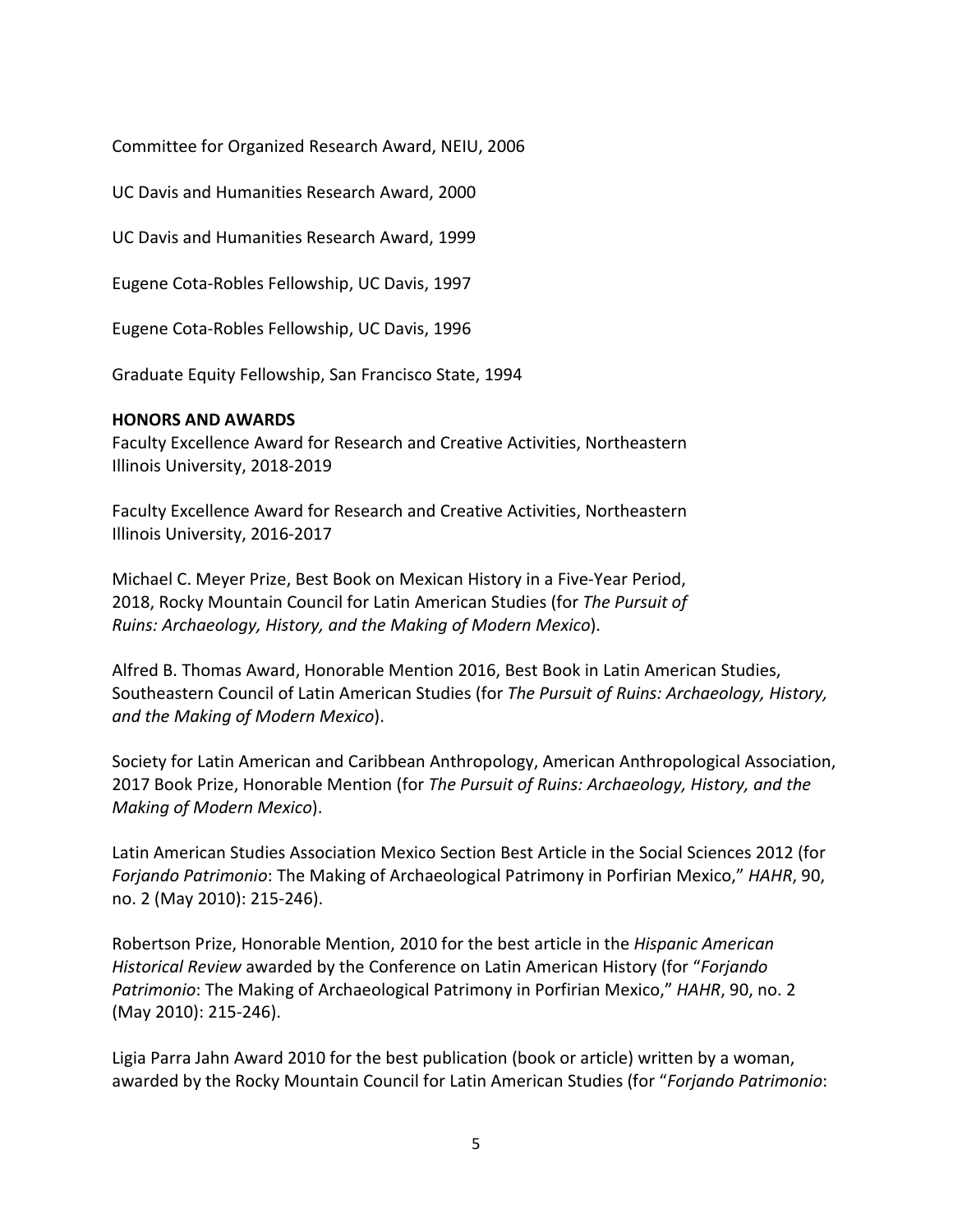The Making of Archaeological Patrimony in Porfirian Mexico," *HAHR* 90, no. 2 (May 2010): 215-246).

Kimberly S. Hanger Prize 2010 for the best article in the fields of Latin American, Caribbean, American Borderlands and Frontiers, or Atlantic World history from the Latin American and Caribbean Section (LACS) of the Southern Historical Association (for "*Forjando Patrimonio*: The Making of Archaeological Patrimony in Porfirian Mexico," *HAHR* 90, no. 2 (May 2010): 215-246).

# **TEACHING AND RESEARCH INTERESTS**

Mexican history, Latin American history, nation building, national and ethnic identities, indigenous peoples, material culture, history of archaeology, postcolonial studies, urban and environmental history.

# **PROFESSIONAL APPOINTMENTS**

Professor, Department of History and Latino and Latin American Studies Program, Northeastern Illinois University, September 2019.

Associate Professor, Department of History and Latino and Latin American Studies Program, Northeastern Illinois University, September 2010.

Assistant Professor, Department of History and Latino and Latin American Studies Program, Northeastern Illinois University, September 2004.

Associate Instructor, Department of History, University of California, Davis, Summer 2003 and 2004.

# **COURSES TAUGHT**

Undergraduate Courses:

History of Modern Mexico History of Modern Latin America History of Mexico (colonial and modern survey) History of Latin America (colonial and modern survey) History of the Cuban Revolution Seminar on Mexican Nationalism and National Identity Mexico City in Historical Perspective Revolutions in Modern Latin America Contemporary Latin America Food and Drink in History Writing and Methods for History Majors Introduction to Latino and Latin American Studies Field Seminar in Latino and Latin American Studies Capstone Seminar: Latin America in the Cold War Latin American History through Film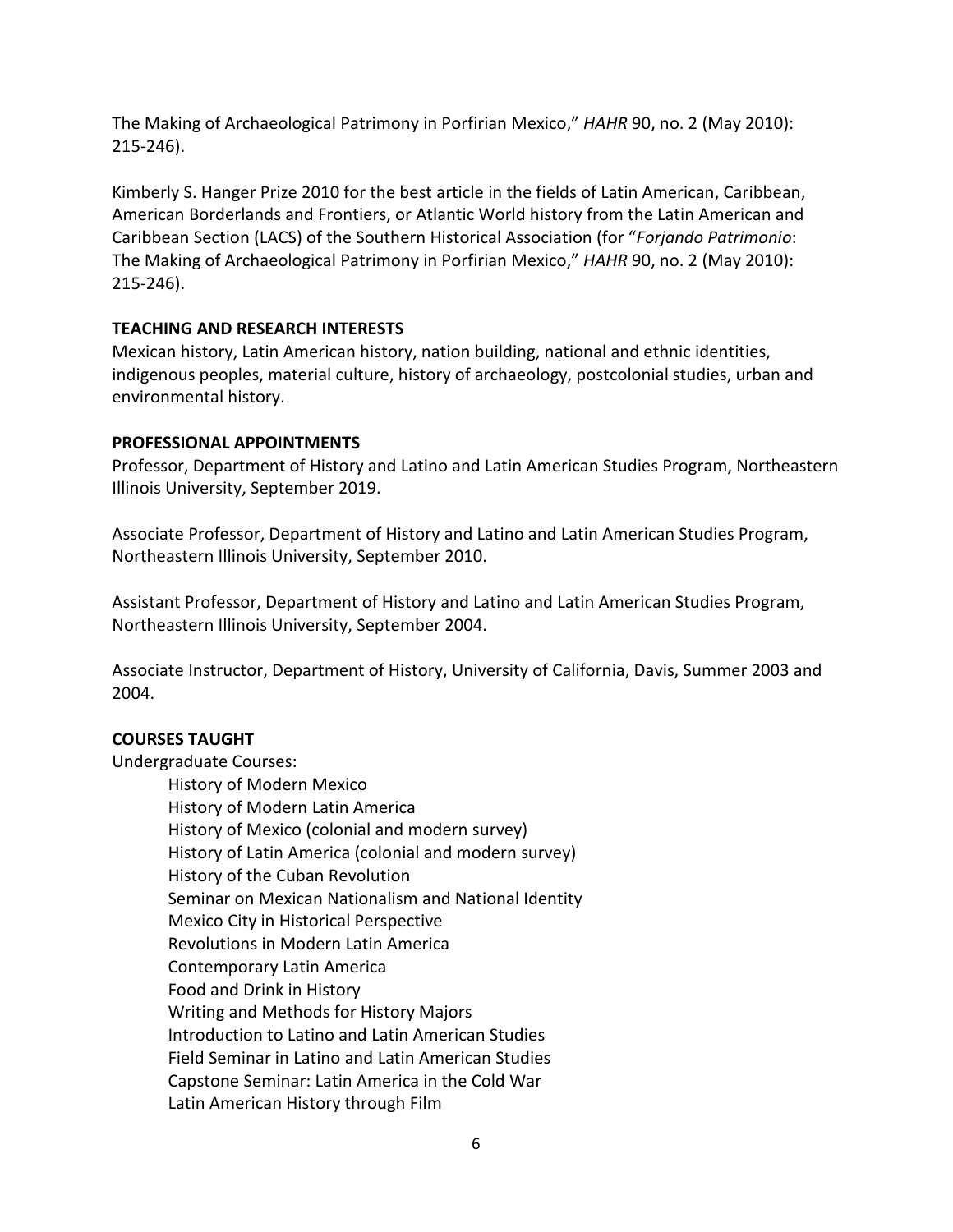Graduate Courses:

Commodities in Latin American History Latin America in the Cold War Research Seminar- Latin America in the Cold War Resistance and Accommodation in Mexican History History of Nineteenth and Twentieth Century Mexico Plants in History

# **PRESENTATIONS**

"The Secret Salon: Mexico's Forbidden Collection of Prehispanic Phalluses in the National Museum," XVI Conference of Mexican, United States and Canadian Historians of Mexico, Austin, Texas, *forthcoming*, October 2022.

"Pedagogy during the Pandemic," Rocky Mountain Council for Latin American Studies, Las Cruces, New Mexico, *forthcoming*, April 2022.

"The Case of the Cross of Palenque," Latin American Studies Association International Congress, Virtual Meeting, May 2021.

"'Born of the Conquest': Porfirian Depictions of the Spanish Invasion of Mexico," Southeastern Council on Latin American Studies, Virtual Meeting, April 2021.

"Teaching Food History," Rocky Mountain Council for Latin American Studies, Virtual Meeting, March 2021.

"The Smithsonian's Repatriation of a Mexican Artifact in the Early Twentieth Century," Rocky Mountain Council for Latin American Studies, Virtual Meeting, March 2021.

"Hiding a History of Destruction: The Making of Archaeological Patrimony in Modern Mexico," American Historical Association, Virtual Meeting, January 2021.

"From Fragments to Pristine Artifacts: The Making of Archaeological Patrimony in Modern Mexico," Rocky Mountain Council for Latin American Studies, Las Cruces, New Mexico, April 2020. Accepted, but conference was cancelled.

"The Tangled Journey of the Cross of Palenque," Midwest Conference on Mesoamerican Archaeology and Ethnography, Northeastern Illinois University, March 2020.

"The Tangled Journey of the Cross of Palenque," Southeastern Council on Latin American Studies, Oaxaca, Mexico, March 2019.

"The Vanishing History Major: Strategies for Recruiting Students in History," Southeastern Council on Latin American Studies, Oaxaca, Mexico, March 2019.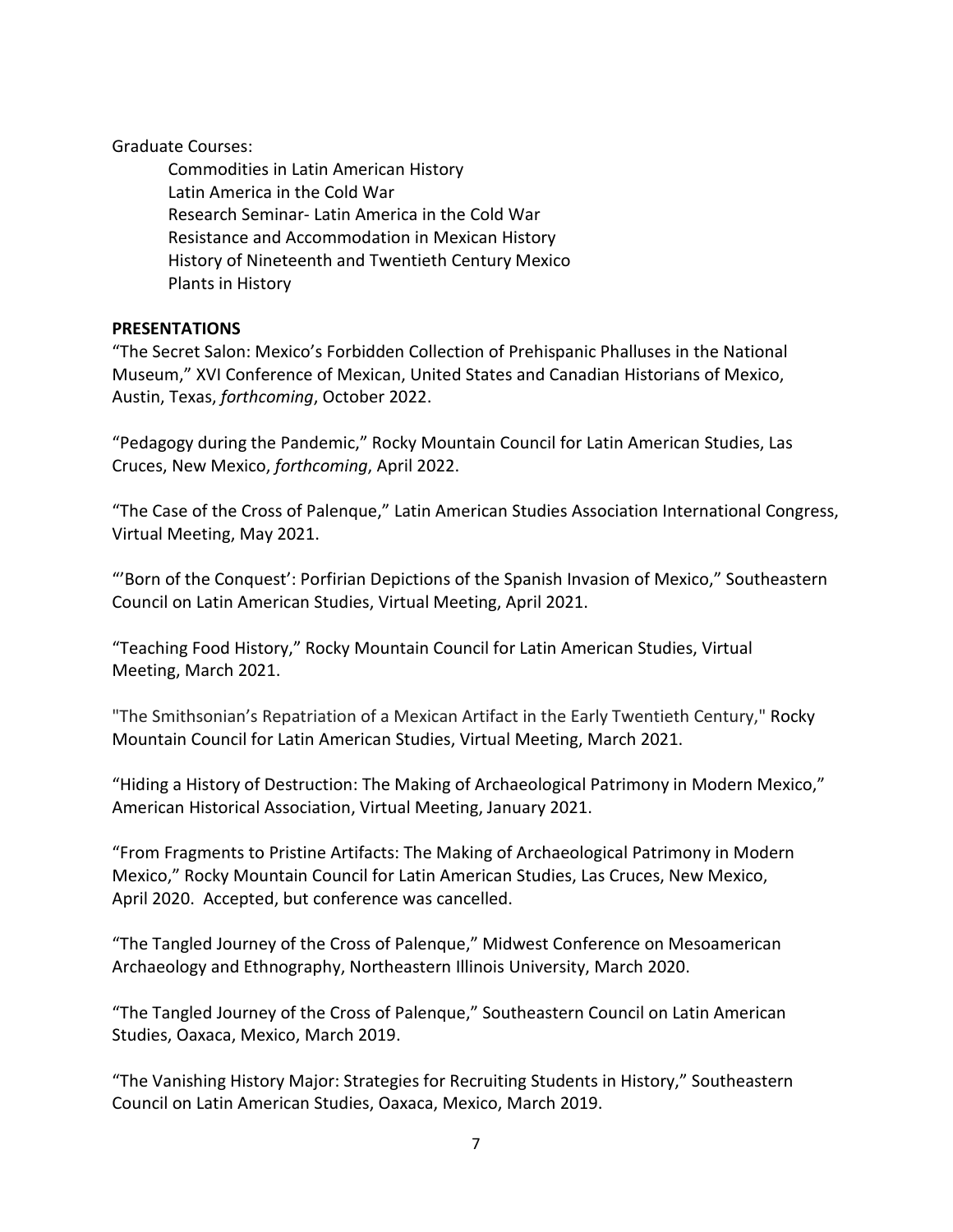"Archaeology as Spectacle: Excavations in the Heart of Turn-of-the-Century Mexico City," American Historical Association, Chicago, Illinois, January 2019.

"Urban Publics and Archaeological Practice in 1900 Mexico," Latin American Studies Association International Congress, Barcelona, Spain, May 2018.

"The Decline in History Majors: Strategies for Recruiting Students in Latin American History." Rocky Mountain Council for Latin American Studies, Reno, Nevada, April 2018.

"Local Communities, the State, and the Appropriation of the Ancient Past in Revolutionary Mexico." Southeastern Council on Latin American Studies, Nashville, Tennessee, March 2018.

"Law and Archaeology in Porfirian Mexico," Southeastern Council on Latin American Studies, Cartagena, Colombia, March 2016.

"Excavating a Past: What Archaeology Can Teach Us about Nation Building," American Historical Association annual meeting, Atlanta, Georgia, January 2016.

"Authenticity and Archaeological Patrimony in Porfirian Mexico," Latin American Studies Association International Congress, San Juan, Puerto Rico, May 2015.

"Constructing an Ancient Past: Archaeological Legislation in Porfirian Mexico," Latin American Studies Association International Congress, Chicago, Illinois, May 2014.

"Law and the Construction of a National Archaeological Patrimony in Porfirian Mexico," Rocky Mountain Council for Latin American Studies, Durango, Colorado, April 2014.

"Indigenous and National Patrimonies in Porfirian Mexico," Latin American Studies Association International Congress, Washington, D.C., May 2013.

"Archaeology and Authenticity in Porfirian Mexico," Rocky Mountain Council for Latin American Studies, Santa Fe, New Mexico, April 2013.

"Controlling the Past: Archaeological Legislation in Porfirian Mexico," Midwest Latin America History Conference, Loyola University, Chicago, Illinois, January 2013.

"Porfirian Constructions of Indian Antiquity in Mexico's National Museum," Latin American Studies Association International Congress, San Francisco, California, May 2012.

"Imagining Antiquity: Archaeology and the Construction of the Ancient Indian in Porfirian Mexico," Rocky Mountain Council for Latin American Studies, Park City, Utah, March, 2012.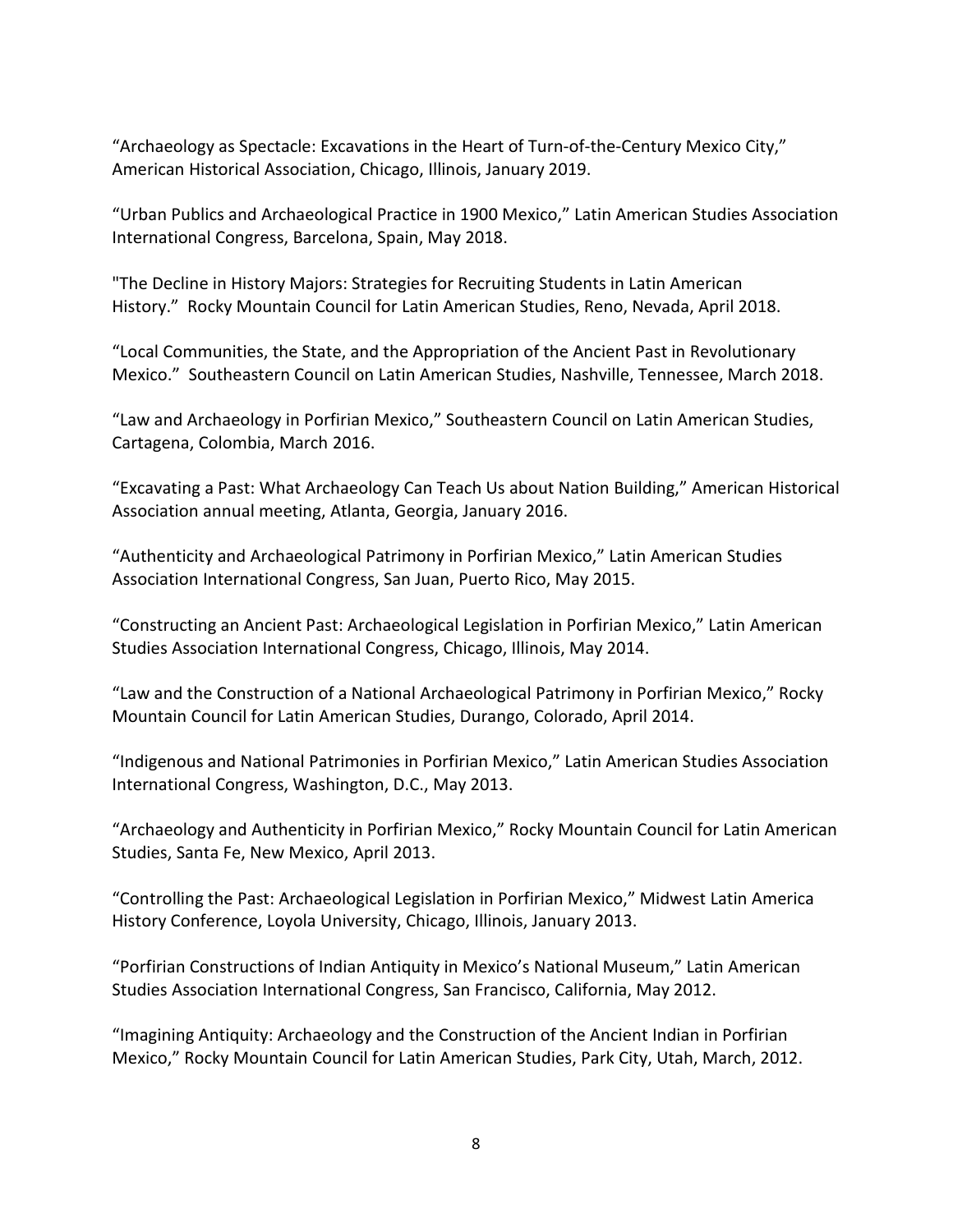"Porfirian Archaeology and the Positivist Approach to Antiquity," Conference on Latin American History, American Historical Association annual meeting, Chicago, Illinois, January 2012.

"El lugar de la antigüedad prehispánica en el centenario mexicano," XIII Conference of Mexican, United States and Canadian Historians of Mexico, Querétaro, Mexico, October 2010.

"Porfirian Positivism and the Construction of the Ancient Indian," Latin American Studies Association International Congress, Toronto, Canada, October 2010.

"The Meaning of the Bicentennial Celebration Today," panelist for "The Bicentennial American Struggles for Independence," Northeastern Illinois University, Chicago, Illinois, September 2010.

"The Place of Indian Antiquity in Mexico's Centenario," Rocky Mountain Council for Latin American Studies, Boulder, Colorado, April 2010.

"Archaeology and Elite Nationalist Sentiment in Porfirian Mexico," Rocky Mountain Council for Latin American Studies, Boulder Colorado, April 2010.

"Imagining an Indian Past: The Construction of a Pre-Hispanic Past in Porfirian Mexico," Latin American Studies Association International Congress, Rio de Janeiro, Brazil, June 2009. "Forjando Patrimonio: The Making of Archaeological Patrimony in Porfirian Mexico," Rocky Mountain Council for Latin American Studies, Santa Fe, New Mexico, March 2009.

"Turning Pyramids into Patrimony: The Making of Archaeological Patrimony in Porfirian Mexico," Faculty Research Symposium, Northeastern Illinois University, Chicago, Illinois, February 2009.

"Guarding the Pre-Hispanic Past: Locals as the First Wardens of Mexico's Ruins," Midwest Workshop on Latin America History, University of Illinois at Urbana-Champaign, April 2008.

"Modernizing the Ancient Indians: Contrasting Visions of the Indian Past and Present in Porfirian Mexico," Conference on Latin American History, American Historical Association annual meeting, Washington, D.C., January 2008.

"'You Cannot Take our Goddess': Locals and the Transfer of Artifacts to Mexico's National Museum," Latin American Studies Association International Congress, Montreal, Canada, September 2007.

"Archaeology and Nation Building in Porfirian Mexico," Rocky Mountain Council for Latin American Studies, Santa Fe, New Mexico, January 2007.

"The Making of Teotihuacán," Pacific Coast Branch of the American Historical Association, Stanford University, Palo Alto, California, August 2006.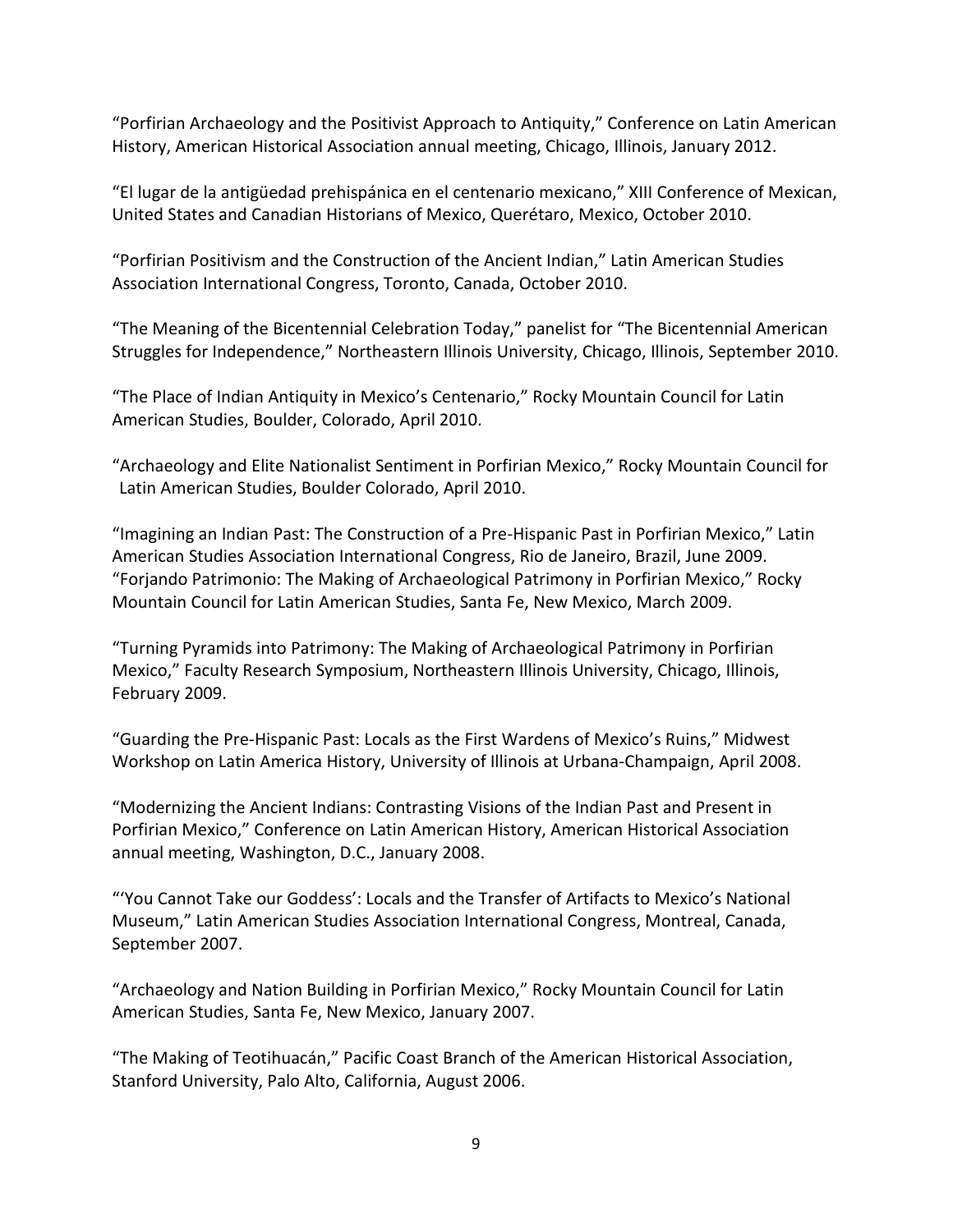"Teotihuacán: Mexico's First Official Ruins," Northeastern Illinois University, March 2005.

"Porfirian Uses of the Ancient Past," Latin American Studies Association International Congress, Las Vegas, Nevada, October 2004.

"Excavating Identity: The Creation of State-Archaeology during the Porfiriato," American Historical Association Conference, Chicago, Illinois, January 2003.

#### **INVITED LECTURES**

"El Porfiriato: Lo que queda por entender," Conversatorio INAH, Instituto Nacional de Antropología e Historia, Mexico City, Mexico, Virtual Presentation, Feb 2022.

Invited Speaker, "La Conquista de México: 500 años de reinvenciones," Centro de Estudios Americanos, Facultad de Artes Liberales, Universidad Adolfo Ibáñez, Santiago, Chile, Virtual Meeting, October 2020.

Invited Speaker, Professor Joseph Lenti's graduate history course, "Introduction to Historical Studies," Eastern Washington University, Virtual Presentation, October 2020.

Roundtable Speaker, "Diversifying the American Historical Review," American Historical Association, Chicago, Illinois, January 2019.

Podcast Interview, "The History of Mexican Archaeology," Southeastern Council of Latin American Studies, October 2018.

Invited Speaker, "Teaching the Conquest of Mexico," Northtown Academy, Chicago, Illinois, October 2018.

Roundtable Speaker, "México en el Siglo XXI: Aproximaciones interdisciplinarias, teóricas, y pedagógicas en la investigación y enseñanza superior de los estudios mexicanos," Latin American Studies Association International Congress, Washington, D.C., May 2013.

"Race and Indian Antiquity in Porfirian Mexico," Loyola University, Chicago, February 2012. Presentation to Professor Dina Berger's seminar on race in Latin America.

"The Making of a Nationalist Archaeology in Porfirian Mexico," Katz Center for Mexican Studies, University of Chicago, March 2011.

"The Construction of the Mexican Past," Key Note Speaker for "Dreams of Mexico: Independence, Revolution, and Contemporary Social Issues," Loyola University, Chicago, November 2010.

"Excavating Identity: Archaeology and Nation Building in Porfirian Mexico," Northern Illinois University, De Kalb, Illinois, October 2009.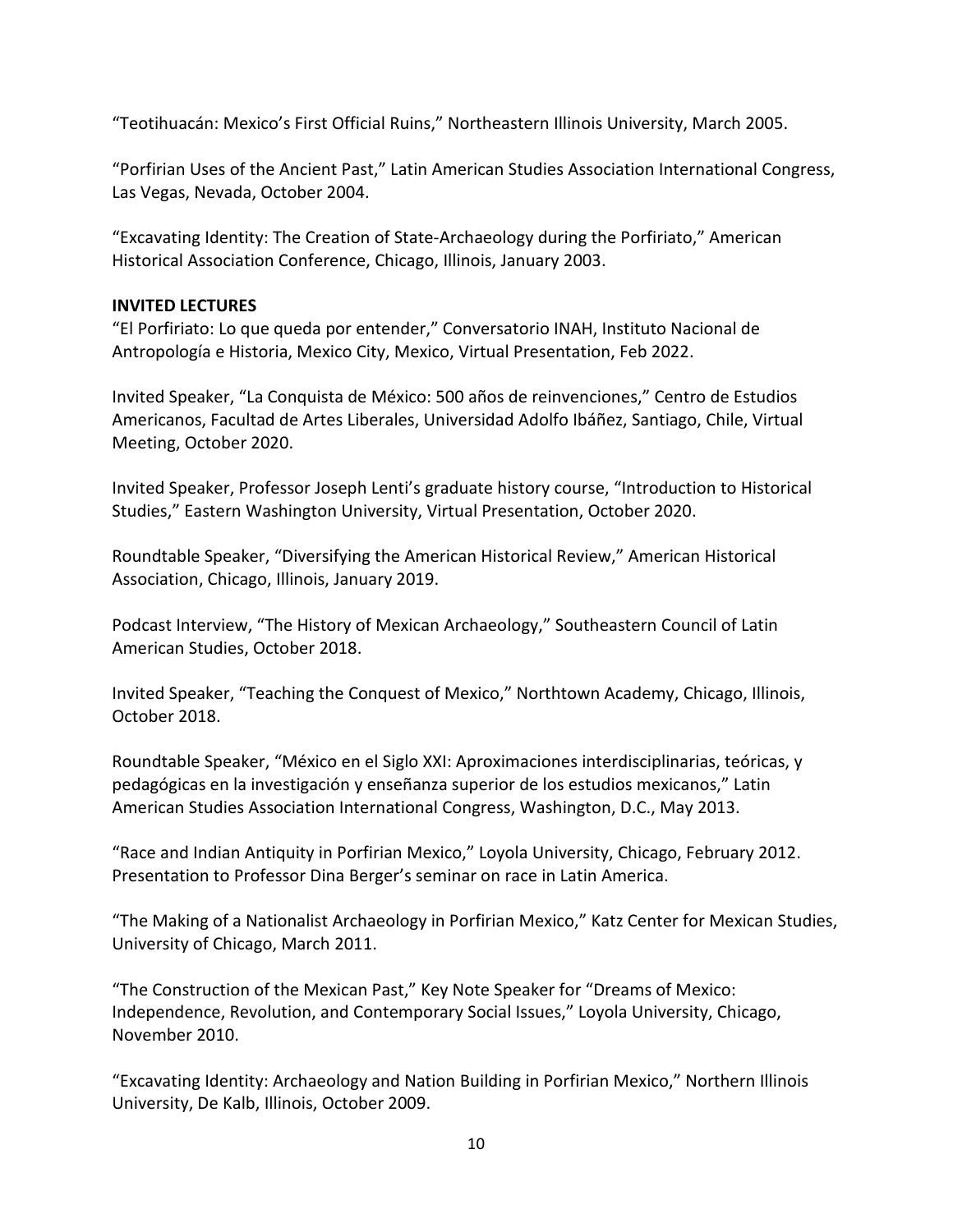"Porfirio's Pyramids of Memory," Conference on Popular Memory and Official History, Tulane University, New Orleans, March 2003.

# **PANEL ORGANIZATION**

"Challenging Archaeology's Claims to the Past in Mexico and Guatemala" Latin American Studies Association International Congress, Virtual Meeting, May 2021.

"Archaeology, Indigeneity, and the Construction of National Identity" Rocky Mountain Council for Latin American Studies, Las Cruces, New Mexico, April 2020, panel accepted, but conference canceled.

"Teaching Latin American History in the 21st Century: Pedagogical Approaches and Problems" Southeastern Council on Latin American Studies, Oaxaca, Mexico, March 2019.

"Science and the Construction of Indigeneity in 20th-Century Mexico and Peru," American Historical Association, Chicago, Illinois, January 2019.

"Local Communities, the State, and Appropriations of the Past in Mesoamerican Archaeology." Latin American Studies Association International Congress, Barcelona, Spain, May 2018.

"Teaching Latin American History in the 21st Century: Pedagogical Approaches and Problems." Rocky Mountain Council for Latin American Studies, Reno, Nevada, April 2018.

"National Histories, National Ancestors: Contested Narratives of the National Past in Modern Mexico, Guatemala, and Argentina." Latin American Studies Association International Congress, Chicago, Illinois, May 2014.

"Indigeneity, Science and the State in  $20<sup>th</sup>$  century Mexico and Guatemala," Latin American Studies Association International Congress, San Francisco, California, May 2012.

"Reinventing Indians: New Perspectives on the "Indian Problem" in Modern Mexico," Conference on Latin American History, American Historical Association annual meeting, Chicago, Illinois, January 2012.

"The Construction of Indian Identity in Modern Mexico and Peru," Latin American Studies Association International Congress Toronto, Canada, October 2010.

"The Making of Indigenous Identity in Mexico: The Longue Durée," Latin American Studies Association International Congress, Rio de Janeiro, Brazil, June 2009.

"Science and State Formation in Modern Mexico," Latin American Studies Association International Congress, Montreal, Canada, September 2007.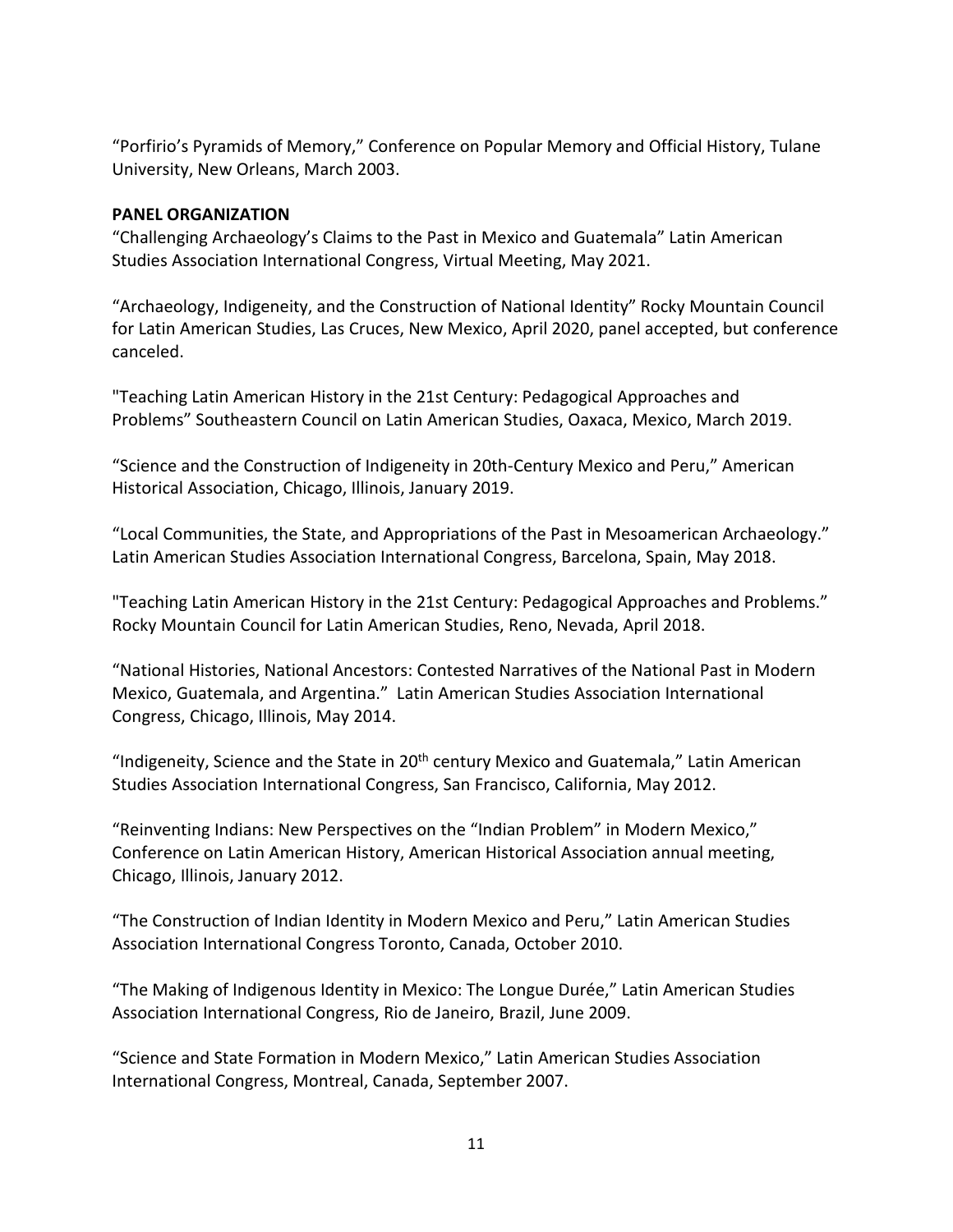# **PANEL COMMENTATOR and CHAIRMANSHIP**

"Challenging Archaeology's Claims to the Past in Mexico and Guatemala," Latin American Studies Association International Congress, Virtual Meeting, May 2021.

"Local Communities, the State, and Appropriations of the Past in Mesoamerican Archaeology," Latin American Studies Association International Congress, Barcelona, Spain, May 2018.

"Teaching Latin American History in the 21st Century: Pedagogical Approaches and Problems," Rocky Mountain Council for Latin American Studies, Reno, Nevada, April 2018.

Plenary Roundtable with author Juan González, "The Harvest of Empire," Governors State University, University Park, Illinois, September 2014.

Women on the March from Freedom in Washington and Puerto Rico, 1930-1963. Seminar in Women and Gender, Newberry Library, Chicago, Illinois, September 2013.

"New Insights into Latin American Ethnography, Archaeology, and Anthropology," Rocky Mountain Council for Latin American Studies, Park City, Utah, March 2012.

"Reinventing Indians: New Perspectives on the "Indian Problem" in Modern Mexico," Conference on Latin American History, American Historical Association annual meeting, Chicago, Illinois, January 2012.

"Digging, Display, and Indigenous Peoples: Archaeology and Anthropology in Mexico and Central America," Rocky Mountain Council for Latin American Studies, Boulder, Colorado, April 2010.

"Cuba: Moving Past US Policy," Panel Moderator for conference, "Respecting Democracy: Working Toward a New US-Latin American Policy," sponsored by the Latin American Solidarity Coalition and the North American Congress on Latin America (NACLA), Northeastern Illinois University, Chicago, Illinois, April 2009.

"Science and State Formation in Modern Mexico," Latin American Studies Association International Congress, Montreal, Canada, September 2007.

# **PROFESSIONAL AFFILIATIONS**

American Historical Association Conference on Latin American History, American Historical Association Latin American Studies Association Latin American Studies Association, Health, Science and Technology Section Latin American Studies Association, Mexico Section, Modern Mexico Rocky Mountain Council for Latin American Studies Society for Latin American and Caribbean Anthropology, American Anthropological Association Southeastern Conference of Latin American Studies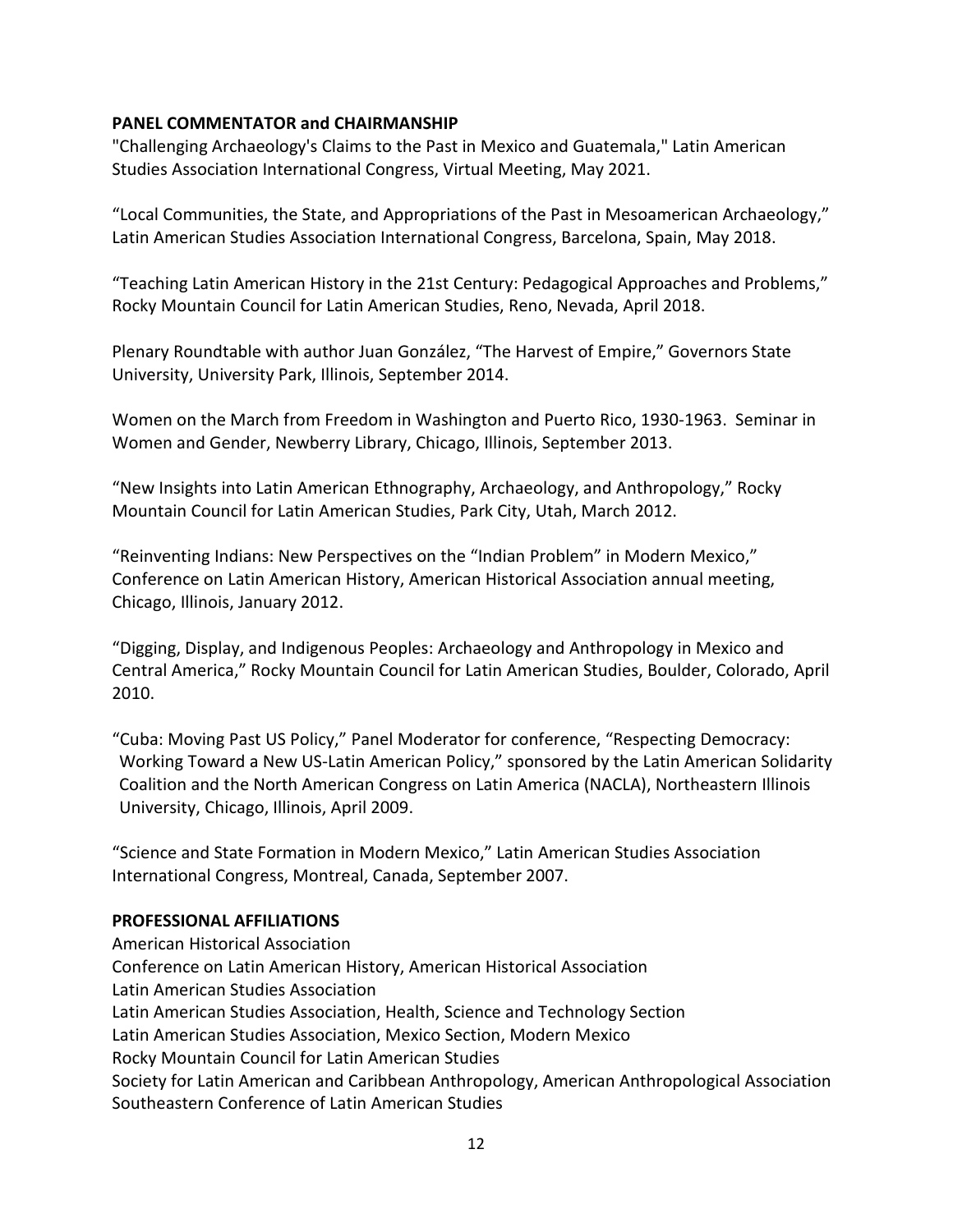Southern Historical Association, Latin American and Caribbean Section

**LANGUAGES** Spanish (native speaker) Portuguese (working knowledge)

#### **PROFESSIONAL SERVICE**

Member, Conduct Committee, Rocky Mountain Council for Latin American Studies, 2019-2020

Officer, Health, Science and Technology Section, Latin American Studies Association, 2018

**Reviews for Presses, Journals, and Granting Agencies** Reviewer/referee: INAH: National Institute of Anthropology and History, Mexico

Reviewer/referee: National Endowment for the Humanities, grant application evaluator

Reviewer/referee: *The American Historical Review*

Reviewer/referee: *The Americas*

Reviewer/referee: Asociación Latinoamericana de Antropología, Mexico

Reviewer/referee: *Bulletin of the History of Archaeology*

Reviewer/referee: *Colonial Latin American Review*

Reviewer/referee: *Hispanic American Historical Review*

Reviewer: *Historia Crítica*

Reviewer: *History: Reviews of New Books*

Reviewer/referee: *Mexican Studies-Estudios Mexicanos*

Reviewer/referee: *Museum Anthropology*

Reviewer/referee*: Nineteenth-Century Art Worldwide*

Reviewer/referee: Oxford Research Encyclopedia of Latin American History, Oxford University Press

Reviewer/referee: Oxford Handbook of the History of Archaeology

Reviewer/referee: Oxford University Press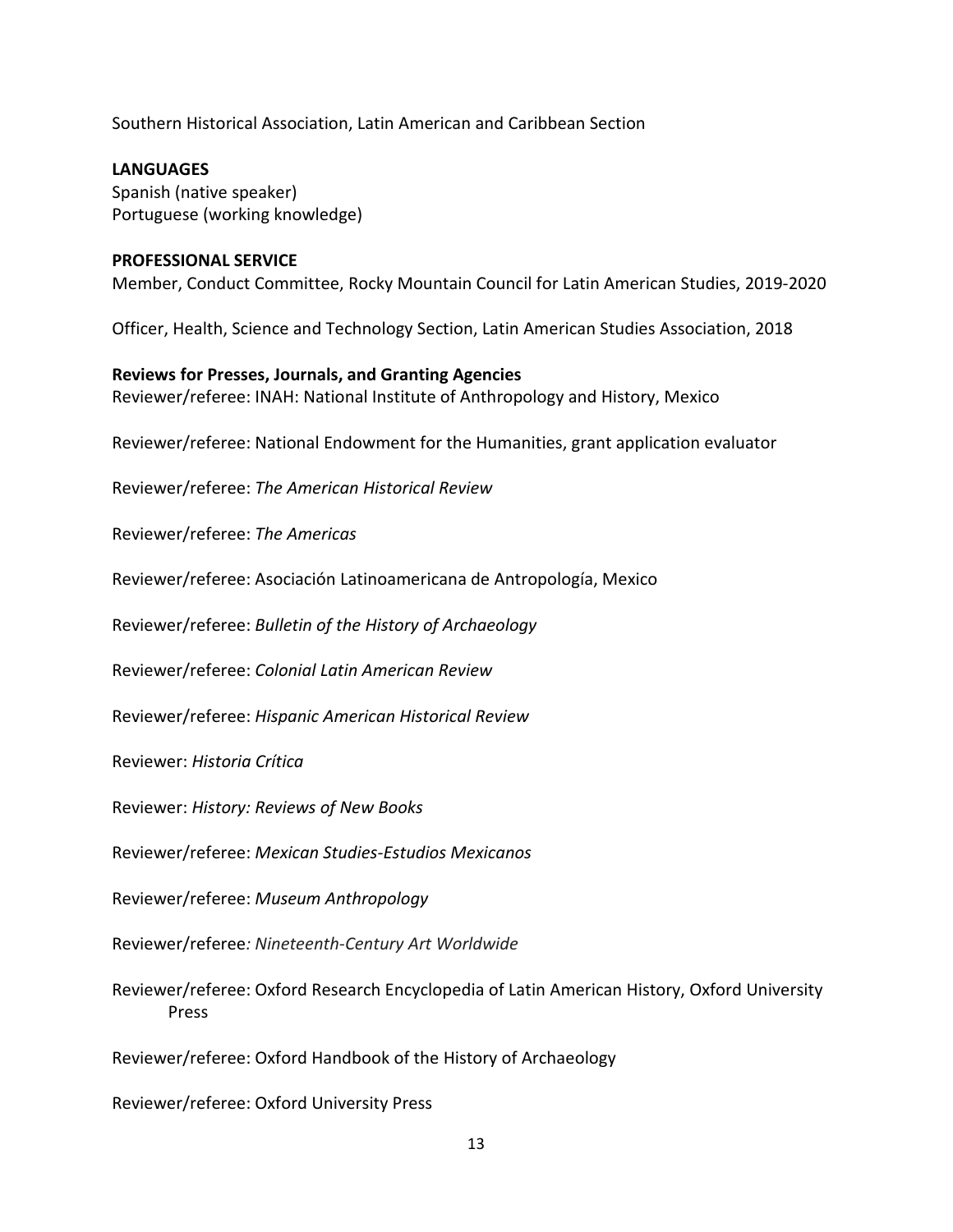Reviewer/referee: The Pennsylvania State University Press

Reviewer/referee: Polity Books

Reviewer/referee: Prentice Hall

Reviewer/referee: *Radical History Review*

Reviewer/referee: Routledge/Taylor and Francis

Reviewer/referee: University of Arizona Press

# **Prize and Planning Committees**

McGann Modern History Book Award Committee 2021, Rocky Mountain Council for Latin American Studies.

Chair, Judith Ewell Award Committee 2020, Rocky Mountain Council for Latin American Studies.

María Elena Martínez Prize Committee 2019, Conference on Latin American History—American Historical Association.

Judith Ewell Award Committee 2019, Rocky Mountain Council for Latin American Studies.

RMCLAS Article Award Committee 2016, Rocky Mountain Council for Latin American Studies.

XIV Conference of Mexican, United States, and Canadian Historians of Mexico, planning committee for conference held at the University of Chicago, Chicago, Illinois, September 2014.

Ligia Parra Jahn Prize Committee 2012, Rocky Mountain Council for Latin American Studies.

# **TENURE REVIEWS**

See Internal Version Only (to preserve anonymity)

# **SERVICE AT NORTHEASTERN ILLINOIS UNIVERSITY**

Speaker, "The Spanish-American War in *Citizen Kane*," presentation for "*Citizen Kane* at 80: Its Relevancy and Resonance in Contemporary American Crises," Public Humanities forum, November 2021

Member, LLAS Scholarship Committee, Spring 2021

Speaker, "Alternatives to Exams," presentation organized by the Center for Teaching and Learning for the College of Business, Northeastern Illinois University, January, 2021.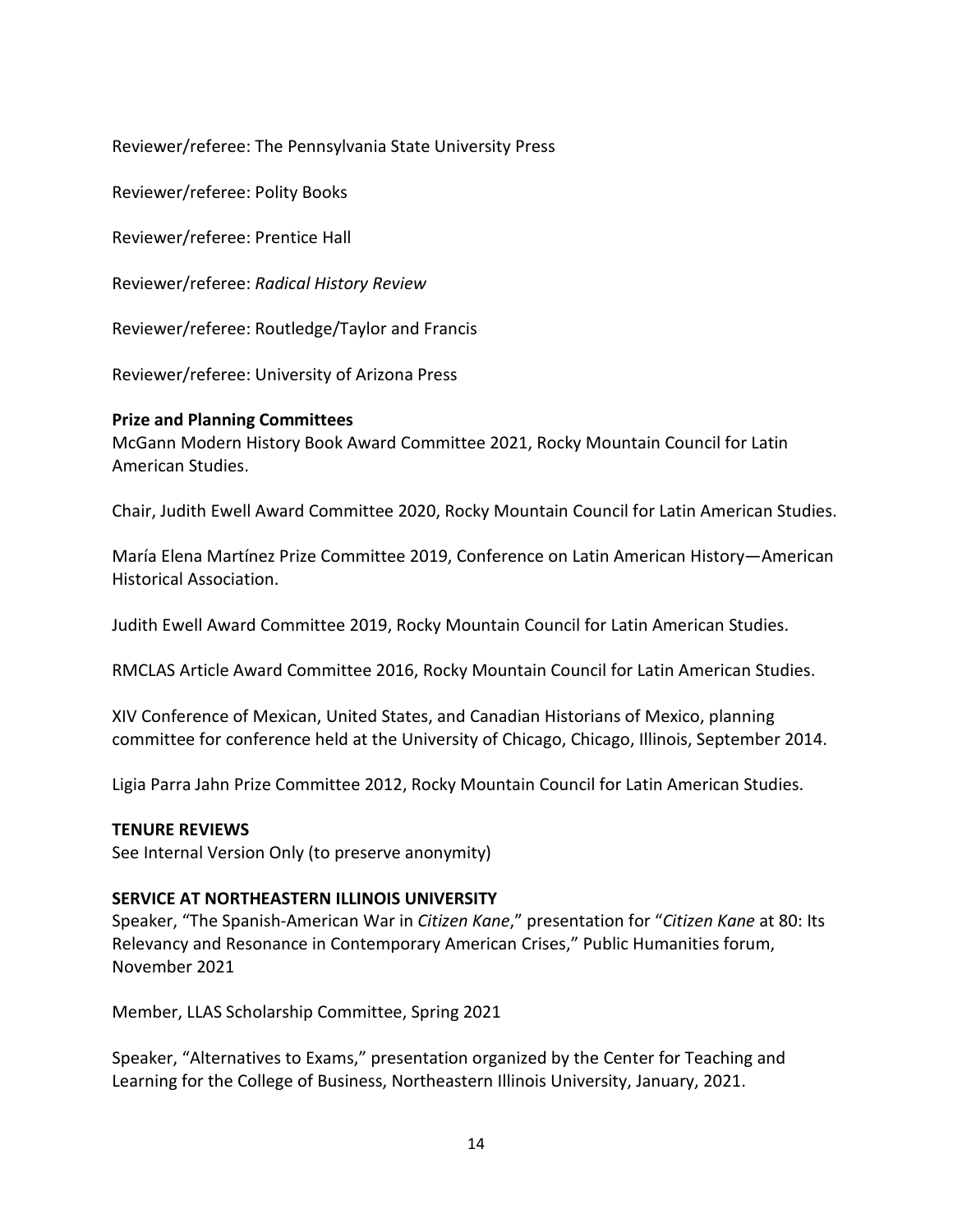Speaker, "Alternatives to Exams," presentation organized by the Center for Teaching and Learning, Northeastern Illinois University, November, 2020.

Member, Council on the Status of Latinos at Northeastern Illinois University, 2018— present.

Speaker, "Trump's Wall and Immigration," Latin American Crisis Workshop, Phi Iota Alpha and Gamma Phi Omega, Northeastern Illinois University, April 2019.

Speaker, "Mexico: The Good, the Bad and the Ugly," Interdisciplinary Seminars for Illinois Teachers from the NEIU College of Arts and Sciences 2018-2019, Northeastern Illinois University, November 2018.

Invited Speaker, "The Buried Past: Recent Archaeological Findings in Mexico," Angelina Pedroso Center, Northeastern Illinois University, April 2018.

Member, College of Education, Search Committee for Secondary Education-History Assistant Professor, 2017

Invited Speaker, "What Can You Do with a Degree in Latino-Latin American Studies," in "Engage Your World: Majoring in Anthropology, Global Studies, and Latino-Latin American Studies," November 2015

Invited Speaker, "The Historian's Craft," Professor Christina Gomez's course in Writing and Methods for Majors in Latino and Latin American Studies, April 2014

Invited Speaker, "Teaching the History of Food," in "Reimagining Food" symposium February 2013

Invited Speaker, "The Field of History," Professor Brandon Bisbee's course in Latino and Latin American Studies, Fall 2012

Designed the Major in Latino-Latin American Studies, 2010

Member, Committee Organized for Research, grant selection 2011

Member, Committee Organized for Research, grant selection 2010

Member, College of Arts and Sciences, Search Committee for the Dean, 2010

New Faculty Mentor, 2010

New Faculty Mentor, 2009

Student Research Symposium, panel commentator, 2010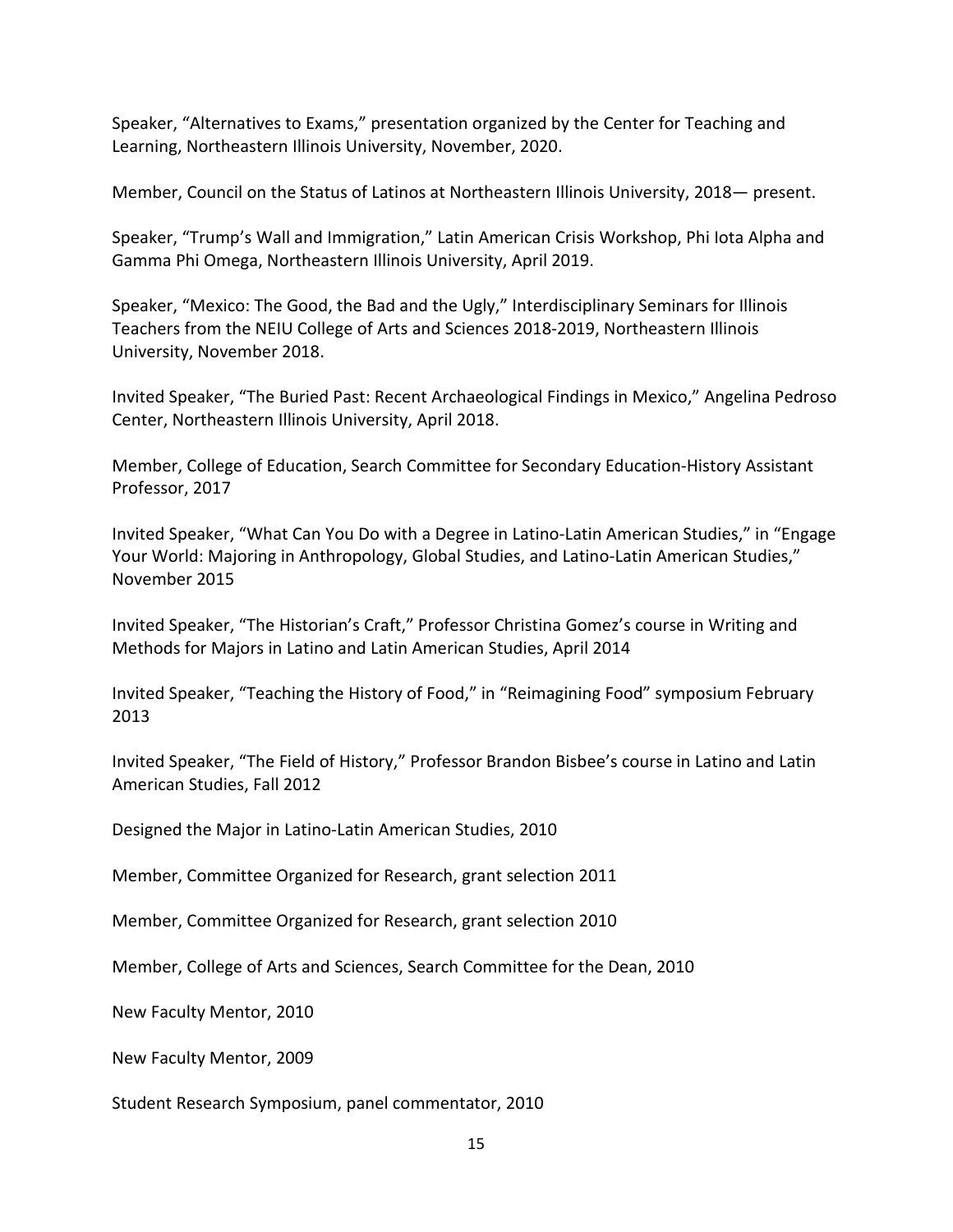Chair, Latino-Latin American Studies Program, Advisory Board, 2009 International Programs, Mexico City Study Tour, Faculty Leader, 2007 University Day, discussion leader, 2007 Member, Latino-Latin American Studies Program, Advisory Board, 2004- present Curriculum Design Committee for Latino-Latin American Studies Minor, 2004 College of Arts and Sciences, Academic Affairs Committee, 2004-2005 Inter-disciplinary Programs Curriculum Design Committee, 2004 McNair Scholars Program Mentor Minority Internship Program Mentor **SERVICE IN NEIU HISTORY DEPATMENT** Member, History Department Scholarship Committee, 2022 Chair, Graduate Program Recruitment Committee, 2021-2022 Associate Chair, 2017-present Graduate Program Director, 2016-present Curriculum Committee, 2017-2018 Search Committee member for Assistant Professor in Early Modern Europe, 2018 Search Committee member for Assistant Professor in Early Modern Europe, 2017 Chair, Scholarship Committee, Brommel Scholarship and Susan Rosa Memorial Scholarship, 2017 Alternate, College of Arts and Sciences Academic Affairs Committee, 2014-present Undergraduate Student Advisor, 2013-2017 Member, Scholarship Committee, Brommel Scholarship and Susan Rosa Memorial Scholarship, 2012-2016